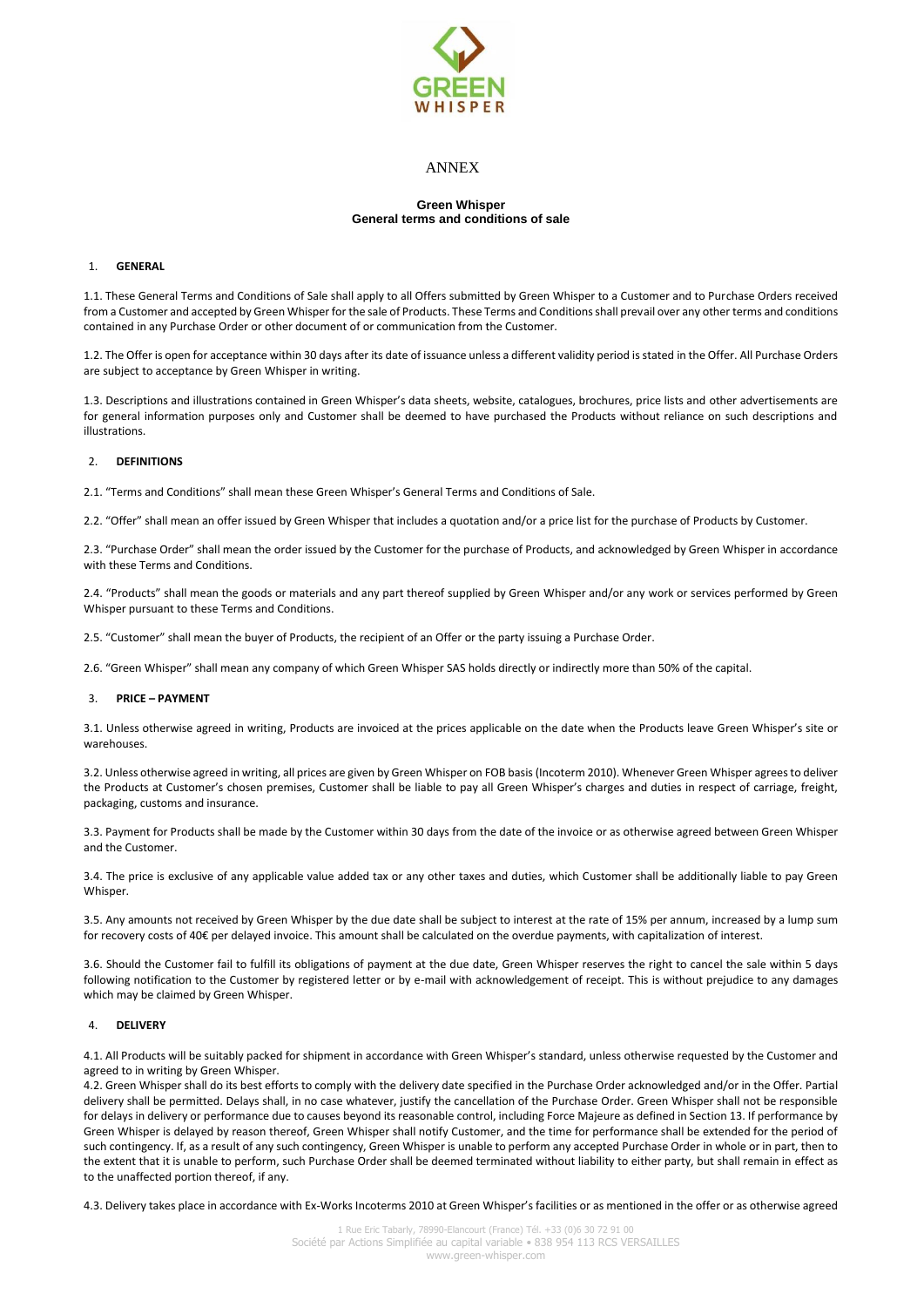

in writing between the parties.

4.4. It is agreed between Green Whisper and Customer that the Products are shipped at the Customer's risk even if the shipping is done at Green Whisper's expense. Customer shall then take all necessary precautions including insurance to cover these risks.

4.5. The Customer shall perform a visual inspection at the receipt of the Products and notify Green Whisper any reservations within 24 hours.

4.6. Should Customer postpone delivery of any Products, Customer will be required to pay to Green Whisper i) the invoice at the due date and, ii) 1% of the Purchase Order price per week for the Products storage at Green Whisper premises. Should Customer postpone delivery of any Product above 8 weeks from the scheduled delivery date, Green Whisper shall have the right to deliver the Product and to invoice accordingly.

#### 5. **RETENTION OF TITLE**

5.1. Green Whisper retains full ownership of the Products until full payment of the selling price has been received.

5.2. Notwithstanding Green Whisper's retention of title, the risks related to the Products (including the risk of loss or destruction) shall pass to the Customer in accordance with Section 4.3 above.

5.3. Until full payment of the price, the Customer shall keep the Products separate from any other products and properly stored, protected, insured and identified as Green Whisper's property.

5.4. Green Whisper reserves the right to reclaim the Products if the selling price is unpaid at the due date and Customer undertakes to return the Product on Green Whisper's first demand and bear all related expenses.

#### 6. **WARRANTY**

6.1. Green Whisper warrants that the Products shall, at the time of delivery, be free from defects in materials and workmanship and shall conform to the contractual specifications or to specification or data sheet of the Product. This warranty does not cover defects or failure caused by transport, improper handling, storage, abuse, abnormal use of such Products or use not complying with Green Whisper's product usage specification, if any.

6.2. Warranty claims must be made to Green Whisper immediately after discovering the defect and within 48h of delivery or are forever waived.

6.3. The foregoing warranty is exclusive of any other warranties, express, implied or statutory. In particular, this warranty shall not apply to failure arising from defect in design, when the design has been proposed or completed by the Customer or a third party. Should the Products warranty be breached, Customer's exclusive remedy against Green Whisper, and Green Whisper's sole obligation, shall be limited to, at Green Whisper's option, replacing the defective Products or refunding the purchase price of such defective Products.

#### 7. **SERVICE & DEMONSTRATION**

7.1. Unless otherwise agreed in writing, all prices are exclusive of any demonstration or service in relation to the product that the Customer may require.

## 8. **TESTS**

8.1. Tests on the Products, if any, specified in the Offer will be performed by Green Whisper at its facilities or in the facility of its subcontractors or in an accredited organization.

8.2. If Customer requires that the specified tests be carried out in the presence of its representatives, Customer shall pay for the cost of those tests and any other associated costs.

## 9. **LIABILITY**

9.1. In no event Green Whisper shall have any liability for damages in an amount exceeding the purchase price of the related defective Products.

9.2. Green Whisper shall not have any liability for incidental, indirect or consequential damages arising out or relating to the Purchase Order or the Products, including but not limited to loss of profit or revenue, loss of business opportunity or anticipated saving.

9.3. Unless otherwise agreed in writing with the Customer, Green Whisper shall not be liable for damages arising from the use of Products, on the design of which Green Whisper has no control. In such case, the Customer shall indemnify Green Whisper against any demand, claim, action, decision, loss or damage arising from the use of the Products.

#### 10. **INTELLECTUAL PROPERTY**

10.1. Any and all intellectual property rights related to or in connection with the Products (including any designs, drawings, specifications, test results, technical descriptions, catalogue, brochures, manuals, and other data, submitted with or in connection with Green Whisper's Offer or resulting from the performance of the Purchase Order by Green Whisper) is the property of Green Whisper. No license is granted by Green Whisper on the Products under these Terms and Conditions.